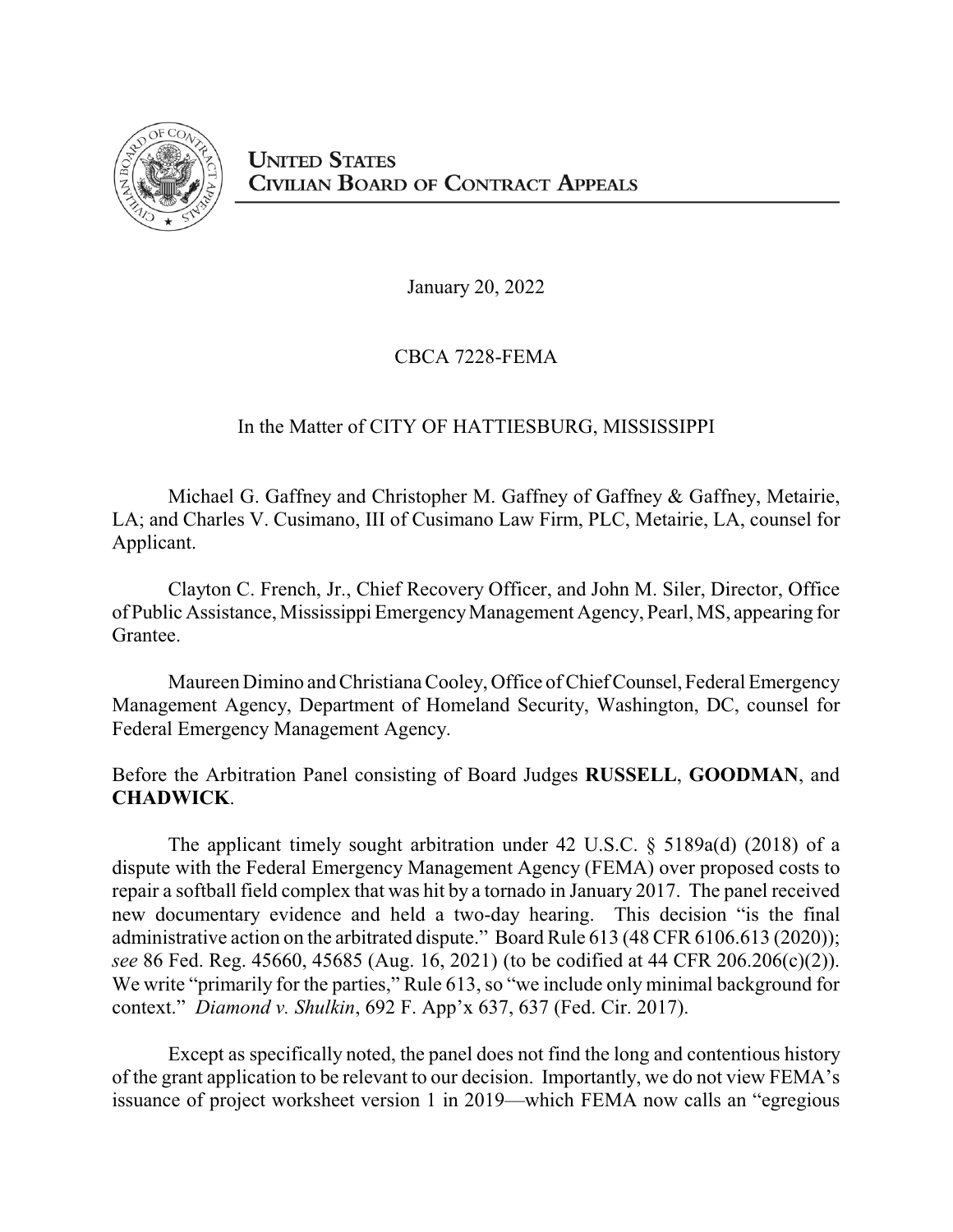mistake"—as having conclusively admitted the eligibility or reasonableness of any proposed costs, as the applicant invites us to determine. We do not view FEMA's mere action of listing certain costs in version 1 as affirmative evidence that FEMA should include those costs in the grant.

It was agreed in the Rule 607 initial conference that the dispute to be arbitrated had three components. We address those questions in turn, slightly reworded. We then separately address a fourth issue, hazard mitigation. We endeavored "to be fair, impartial, timely, and clear." *Livingston Parish Government*, CBCA 6513-FEMA, 19-1 BCA ¶ 37,436.

## 1. *Did the damage to the listed facilities and their components result from the disaster?*

FEMA determined in the first appeal that the applicant sought approximately \$1.74 million for proposed work that constituted either "repairs . . . [not] required as a result of the disaster" or "replacement of undamaged elements of the facility" without proper justification as hazard mitigation. The parties ask the panel to decide the scope of work. We are less suited to that task than the parties working cooperatively would be, but we find based on the evidence before us that the disaster damaged the softball complex as follows. We adopt the order in which FEMA discussed damage in the first appeal memorandum.

Press box(es). The damage report signed by representatives of FEMA, the applicant, and the grantee in May 2017 (FEMA Exhibit 18) says that the press box for fields 1–4 (also called Building 1) sustained tornado-related damage to its corrugated metal roof, twelve windows, the interior ceiling and adjacent areas, siding, one exterior air conditioner, and one public address system. The May 2017 report, completed within a few months of the disaster, is the best evidence of disaster-related damage. We find no contemporaneous evidence of damage to the other two press boxes (Buildings 2 and 3). Those buildings were "observed damaged" in later site inspections, but no evidence in the record links such damage to the January 2017 disaster. We cannot ignore the passage of time between the tornado and subsequent inspections, a recurring issue for much of the damage visible at the site. It is the applicant's responsibility to identify eligible repair work by showing that the disaster caused the damage—not FEMA's duty, or the Board's, to rule out alternative causes of damage. The bare assertions in the applicant's February 2018 programming stage report (Applicant's Exhibit 3) that aspects of the softball complex were damaged in the disaster rather than at some other time are conclusory in form and are not persuasive engineering opinions.

Public address system(s). As noted, the May 2017 consensus damage report notes damage to the public address system at Building 1. A damage assessment in October 2017 by the applicant's engineering firm noted damage to three other public address systems, but no evidence in the record persuasively links that damage to the disaster nine months earlier.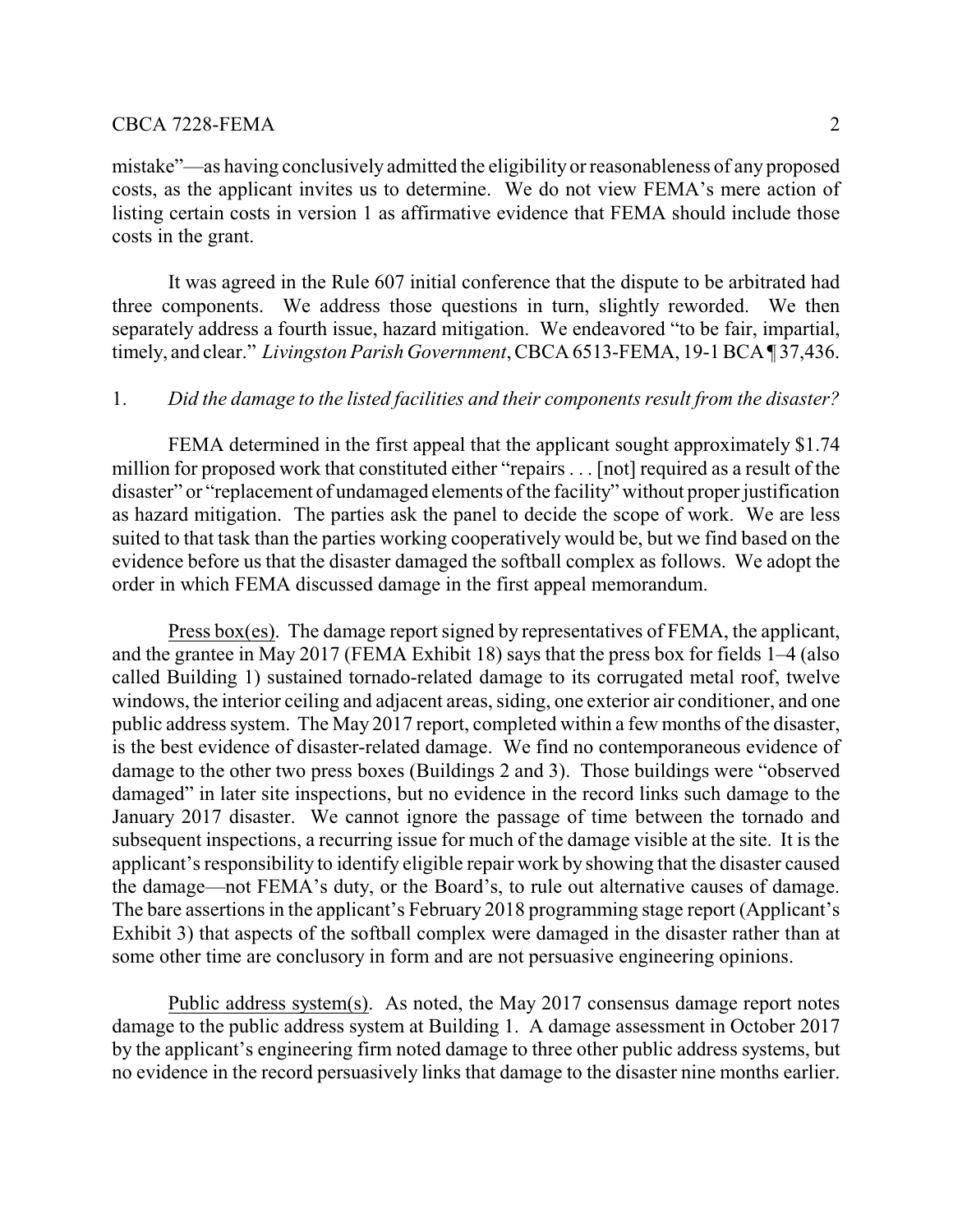Scoreboards. The May 2017 damage report says the disaster damaged four scoreboards. The request for arbitration asserts damage to six scoreboards. Mr. Wood testified for the applicant, however, in response to leading questions on direct examination and also on cross-examination, that the applicant is "asking for" funds to repair "four scoreboards," and that "[n]othing has changed in that amount," whereas the dispute with FEMA is about cost "reasonableness." We find that four scoreboards are at issue. The May 2017 damage report does not mention damage to power cables, and no disaster-related damage to the cabling is documented in the record.

Dugouts. All agree that the disaster damaged ten dugouts.

HVAC. The May 2017 damage report documents damage to one, four-ton exterior HVAC unit (apparently a heat pump) at the main press box. The applicant included photographs of two multi-ton HVAC units in the arbitration record and insists that both units were damaged in the disaster, but the applicant did not make a clear record on this issue in its filings or at the hearing, where the issue was barely mentioned. The applicant writes that it "does not understand how FEMA could identify one [damaged] HVAC system." Nonetheless, the applicant noted only one in May 2017. No evidence in the record links damage to a second HVAC unit to the January 2017 disaster. FEMA determined in the first appeal that it should fund replacement of one heat pump and one window cooling unit.

Drinking fountain. The May 2017 damage report does not list a drinking fountain as damaged. No one mentioned a fountain at the hearing. No evidence in the record links any later-documented damage to a drinking fountain to the January 2017 disaster.

Lighting. All now agree that the disaster damaged twenty-eight wood utility poles with lighting systems as documented in the May 2017 damage report. FEMA referred in the appeal memorandum to twenty-three poles. Some hearing witnesses testified about twentyfive poles without consulting documents. We adopt the number in the record.

Fields. The immediate impact of the disaster on the playing fields is unclear. FEMA determined that "the disaster did not damage the turf and infield areas, but rather contaminated the area with debris." The May 2017 damage report notes, "The infields of fields 1 thru 4 have some small amounts of glass and other construction debris" and proposes work to "clean and dispose of broken glass, metal and other falling [sic] debris embedded into the ball fields." A FEMA reinspection in September 2019—thirty-two months after the disaster—again found glass and metal pieces "embedded in the fields" but did not describe the extent. The parties disagree as to whether "vacuuming" and overseeding the playing fields would suffice to clear them of dangerous debris or whether it is necessary, instead, to remove and replace the top two inches of soil or turf. The parties argue based entirely on opinions without reference to hard evidence. The earliest damage assessments in the record,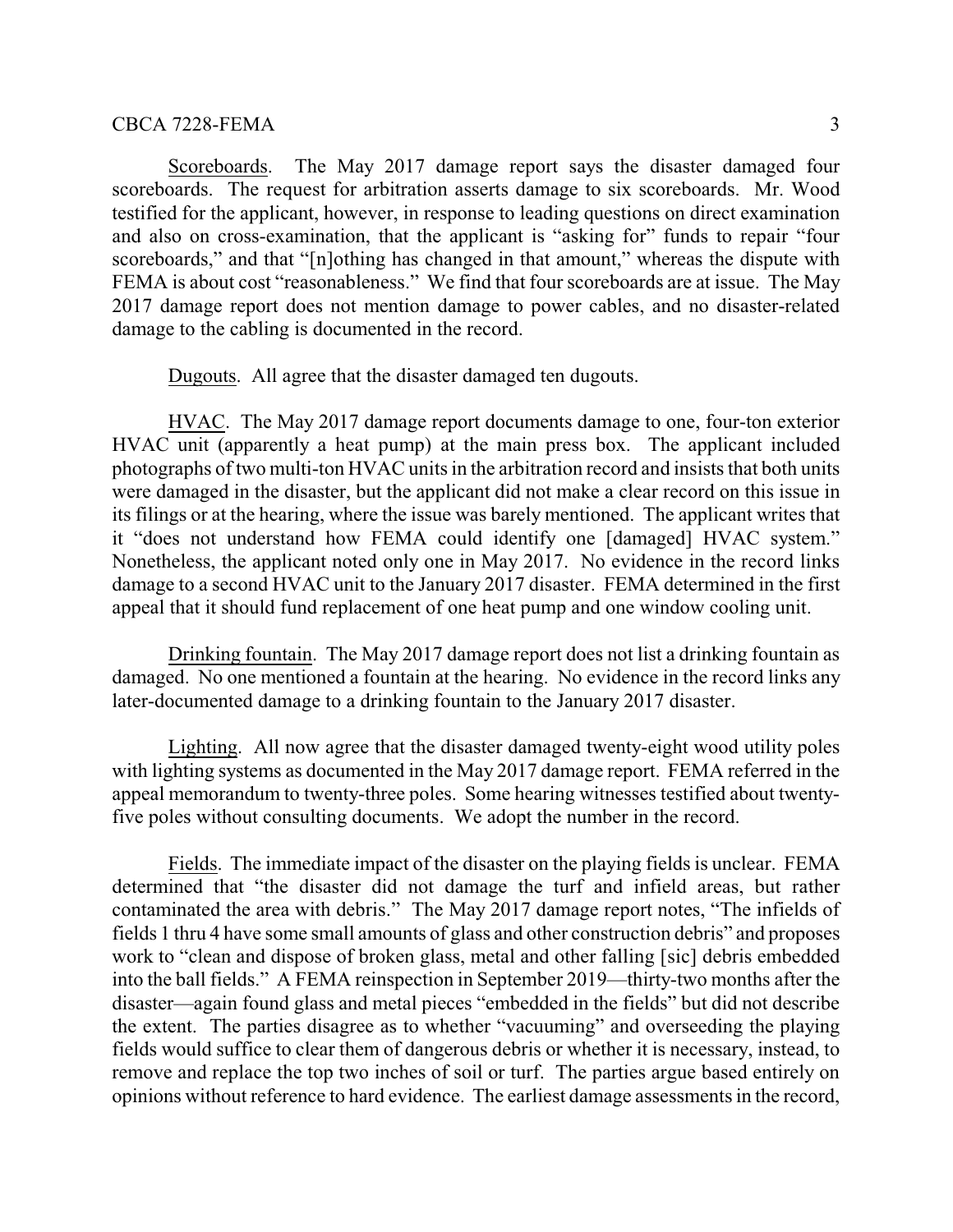from spring 2017, recommend "clean[ing]" the fields. The applicant cites no persuasive evidence that a "cleaning" approach will not suffice (or would not have worked, had the applicant begun methodically removing pieces of debris four or five years ago).

Fencing. The panel is at a loss to determine how many linear feet of chain link fence the tornado damaged. The May 2017 damage report cites 2065 linear feet of fence and six chain link gates. Other footage estimates in the record vary. Witnesses for the applicant testified without citing independent support for their opinions that damage to some of the fencing effectively means the whole system of some 5500 linear feet is damaged and should be replaced. FEMA disagrees without citing a basis for its own position. Given the deficient record and the applicant's burden to support its application, we will treat the replacement of more than 2065 linear feet of chain link fence plus associated gates as falling in the category of hazard mitigation, which we discuss below.

Backstops. The panel finds the record regarding damage to backstops even more confusing. The May 2017 damage report recommended replacing 500 linear feet of backstops. FEMA's appeal memorandumsays the applicant sought to replace 800 linear feet of backstops. FEMA allowed funds to replace 230 linear feet. The arbitration request seeks funds to replace more than 1000 linear feet (thirty-four backstops, each thirty feet wide). The applicant elicited testimony from Mr. Wood, however, that the applicant wishes to replace "overall 500 linear feet" of backstops, the original number. FEMA seemed to imply doubt on cross-examination about the figure of 500 feet, but FEMA did not mention backstops in its written response under Rule 608 or explain why the panel should disregard the May 2017 estimate. We adopt the first estimate of 500 linear feet. We view the applicant's proposal to replace the foul poles as proposed hazard mitigation.

Batting cages. The May 2017 damage report does not mention batting cages. No evidence in the record links any later-documented damage to batting cages to the disaster.

Bleachers. All agree that the tornado damaged twelve bleachers as documented in the March 2017 damage report.

Pavement. A witness for the applicant testified that "the majority of the damage to" paved surfaces occurred "during the cleanup efforts [in] the removal of all the obvious debris. . . . The wind from the tornado wasn't the cause." The record contains no evidence that the disaster itself damaged specific areas of pavement at the complex.

Walking trail paving. FEMA determined that it should fund 106 tons of replacement stone for the trail. There is no evidence in the record to contradict FEMA's allowance and certainly no evidence that the applicant should receive a greater amount.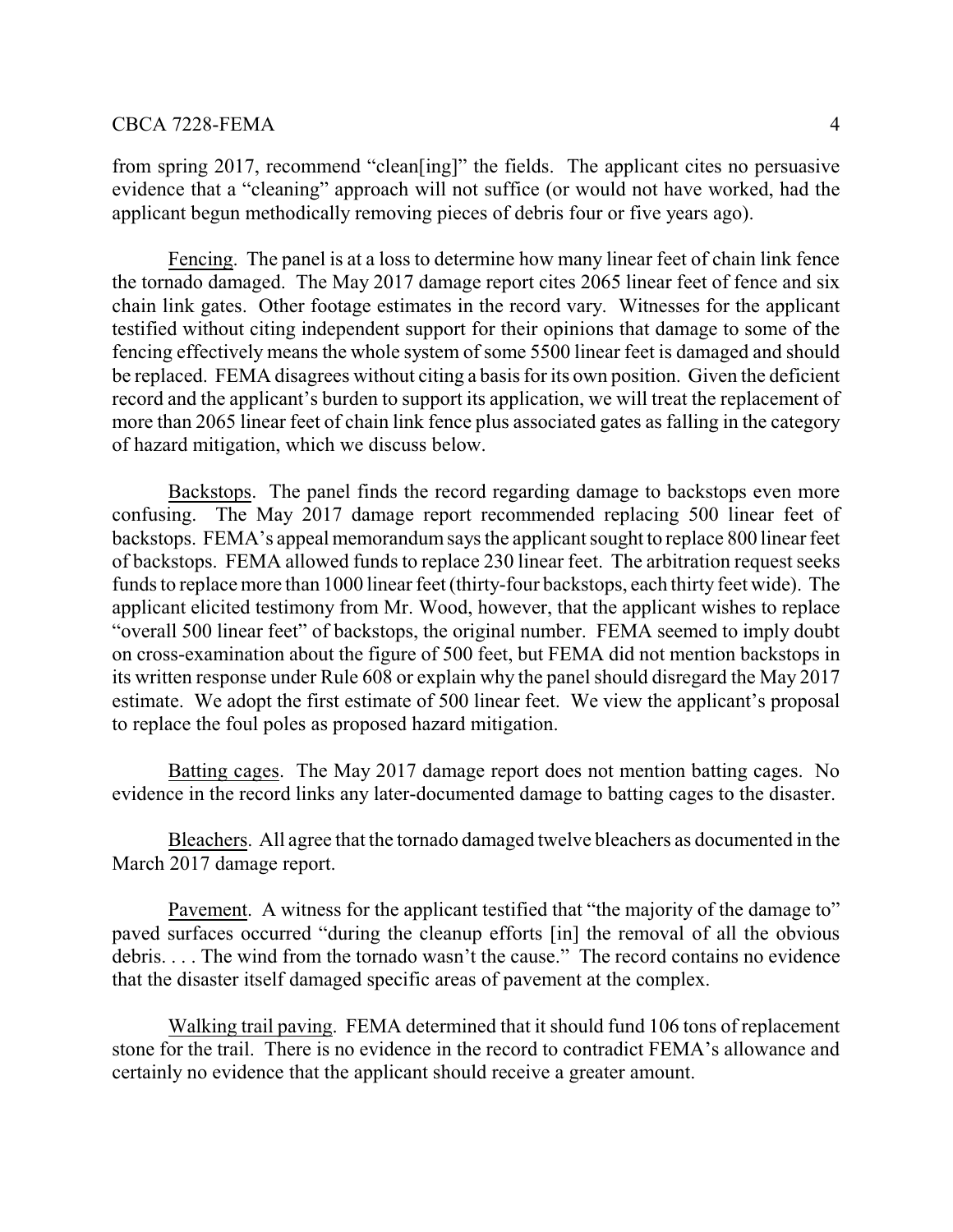Pedestrian bridges. The May 2017 damage report mentions no damage to either bridge. FEMA determined that it should fund the repair of one bridge's handrail. We see no evidence that the disaster necessitated more extensive repair work.

Picnic tables. The May 2017 damage report does not mention picnic tables. FEMA determined that it should fund replacement of one picnic table. We see no evidence to contradict that determination.

Flagpole. All agree that the tornado broke the flagpole. A witness for the applicant testified that whether the concrete flagpole base must be replaced "[d]epends [on] how deep you have to go for the sleeve" to anchor the pole.

Hydrant. The May 2017 damage report mentions no damage to a fire hydrant, which might have been hidden by debris. No evidence in the record links the slight "bend" visible in the hydrant in a September 2019 photograph to the disaster thirty-two months earlier.

Headwall. The May 2017 damage report does not mention the culvert or the headwall. We agree with FEMA's determination that post-disaster evidence including photographs does not show damage to grouted riprap at the headwall. The images of the culvert from 2019 briefly discussed at the hearing did not bolster the applicant's position.

Trash enclosure. The May 2017 damage report documents wind damage to the trash enclosure but not to the trash bins which the applicant now proposes to replace.

### 2. *Are the estimated repair costs reasonable?*

Here, we determine, at the applicant's request, the cost estimates to be used to fund the scope of work that we find eligible above.

FEMA asks us not to finalize the cost estimates but does not question our authority to do so. The statute that gives an applicant the right to appeal a FEMA determination regarding "eligibility for assistance" or the "amount of assistance," 42 U.S.C. § 5189a(a), also gives an applicant the option to seek arbitration by the Board of "eligibility for assistance." *Id*. § 5189a(b); *see also* FEMA Public Assistance Program and Policy Guide at 21 (Jan. 1, 2016) (PAPPG) ("To be eligible, costs must be [among other things] . . . necessary and reasonable."). The same statute  $(42 \text{ U.S.C.} \S 5189a(d)(5)(B))$  refers to the Board's arbitration proceedings as "the process established" in 2009 under Public Law 111-5, section 601, which provided that an arbitration panel "shall have sufficient authority regarding the award or denial of disputed public assistance applications" to resolve in full the disputes arbitrated under the 2009 law. 123 Stat. 115, 164 (2009). Considering these descriptions of the scope of our authority and in order to issue a "binding," final decision on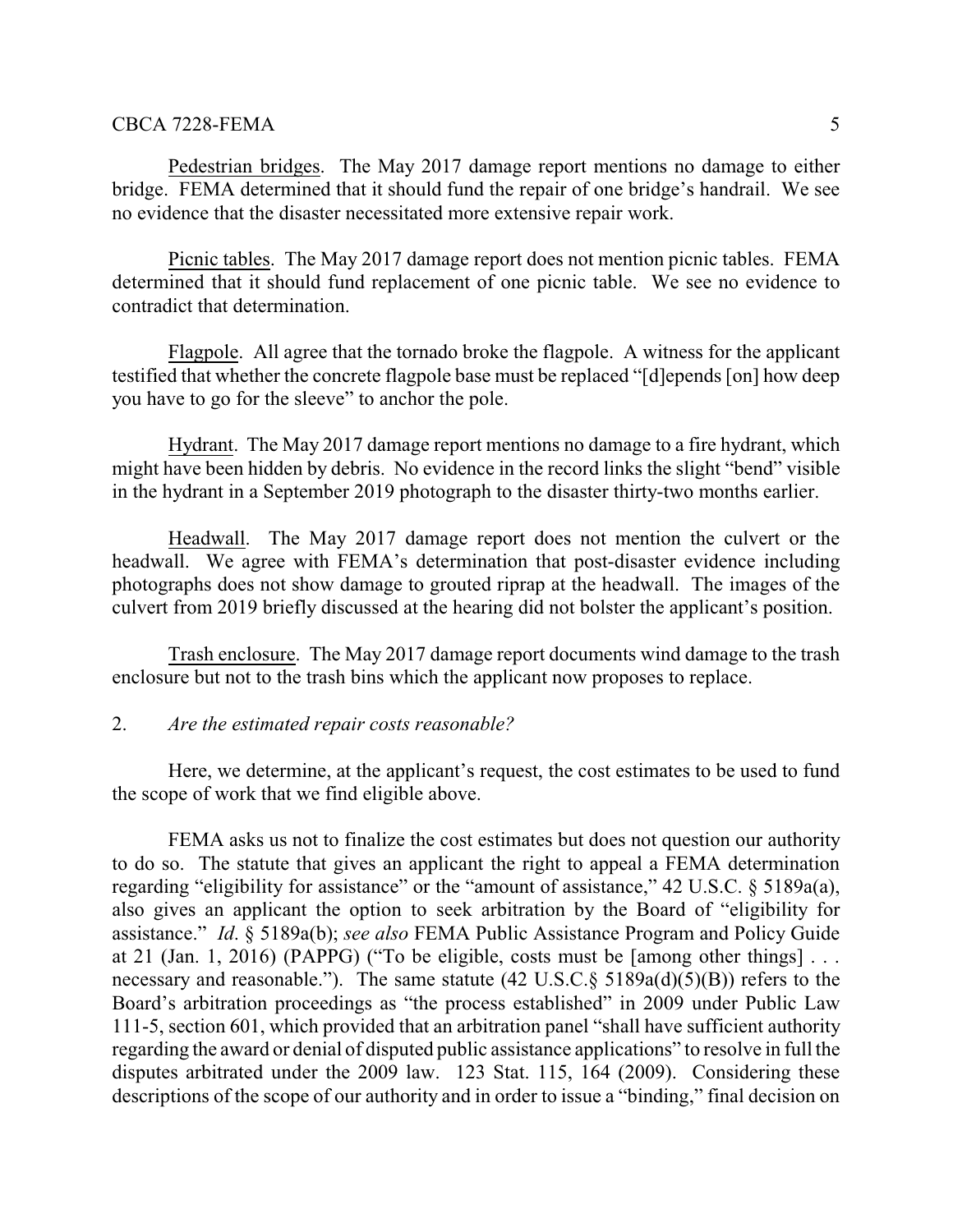the eligibility issues raised by the applicant, 42 U.S.C. § 5189a(d)(1); *see* Rule 613, we address the reasonableness of proposed "hard" costs. Due to the passage of time since the estimates were made, we include a rough inflation cushion in our figures, recognizing that the applicant will receive only its actual costs. *See generally* 2 CFR 200.403 (2021).

The following estimates are of "hard costs" only. We address "soft costs" separately below. The applicant may, of course, perform work costing more than the work we find eligible for FEMA assistance as long as the applicant uses funding sources other than a FEMA public assistance grant. Our decision resolves only the scope of the grant.

Analysis of the estimated costs raises a procedural issue. The parties debate whether the applicant submitted a "hazard mitigation plan" to justify not merely repairing the complex to its pre-disaster condition, but improving the complex, and in what format we should expect to see a hazard mitigation plan. We need not linger over what happened in administrative phases preceding arbitration. This panel now sits asthe final decision maker. Rule 613. As far as we are concerned, the applicant submitted its "plan" to us for consideration in this arbitration. *See* Rule 608. Mr. Bryan's testimony for the applicant clarified that the application includes "three hazard mitigation proposals" with a total cost of about \$320,000. These ideas are (1) replacing all of the fence posts with three-inch posts, (2) replacing wood light poles with concrete poles, and (3) replacing the wood frame dugouts with dugouts with steel frames and chain link fabric walls. As explained above, we have also shifted the replacement of more than 2065 linear feet of fence, and of the foul poles, into the category of hazard mitigation for analysis. See issue 4 below for that analysis.

Main press box. We adopt the May 2017 scope of work (FEMA Exhibit 18 at 2 of 4) to repair Building 1 only. As discussed at the hearing, the applicant relies on the broader scope of work recommended by its engineering firm in February 2018 based on a fall 2017 damage assessment. FEMA asks us to "remove" the main press box from the grant work as unsalvageable due to neglected maintenance and a fire. We decline to take that step at this late stage, as the applicant might opt to combine grant money for repairs with other funds to restore the press box to use. The record does not contain a detailed cost breakdown sufficient to allow us to estimate independently the cost of the eligible scope of work. Absent such supporting evidence, we adopt FEMA's estimate of \$7160.55 from the appeal memorandum but raise the estimate to \$8000 to include an inflation contingency.

Four scoreboards. The applicant never explained why its latest estimate of \$62,000 for six scoreboards (about \$10,350 per scoreboard) is so much higher than FEMA's allowance of \$23,872.56 (about \$6000 per each of four scoreboards). Lacking detailed cost support—such as quotations for scoreboards similar to the damaged ones—we use FEMA's estimate for four scoreboards but raise it to \$27,000 with an inflation contingency.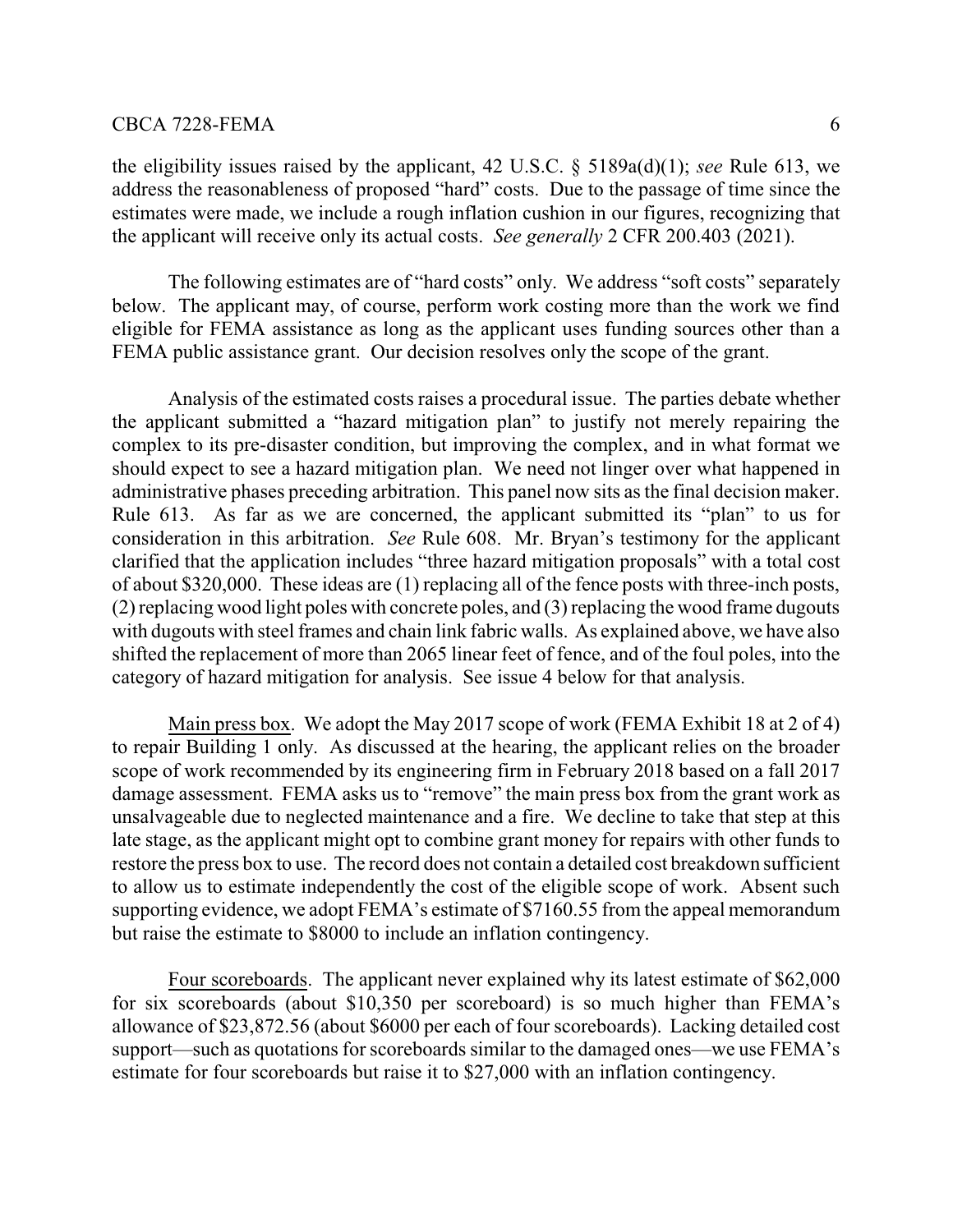Ten dugouts. FEMA allowed \$27,600 to replace the ten original wood dugouts. The applicant does not contest that figure but wants improved dugouts. We increase the estimate to return the wood dugouts to pre-disaster condition to \$30,000 to include inflation. See issue 4 below for our discussion of hazard mitigation in relation to the dugouts.

Heat pump, window air conditioner. The applicant focused on estimating the costs to replace two heat pumps plus duct work at the main press box and did not controvert FEMA's estimate for the two replacements that we find eligible. We use FEMA's estimate of \$5524.12 for this work but raise the estimate to \$6100 to include inflation.

Lighting. FEMA allowed \$162,233.56 on appeal for the removal, disposal, and replacement of twenty-three wood poles with no replacement light fixtures. Because the record supports a finding that the disaster damaged twenty-eight poles, we increase the FEMA estimate by 22%  $(5 \div 23)$  to \$198,000, and further raise that estimate to \$220,000 with an inflation contingency. The applicant cites no evidence (as opposed to opinion) that the lighting system must be replaced rather than repaired. Nor does the record contain evidence sufficient to estimate the cost of replacing broken lights in existing equipment. We discuss upgrading the poles to concrete as hazard mitigation in issue 4 below.

Fields. We use FEMA's estimate on appeal of \$167,864.66 to "vacuum" and restore the fields but we raise the estimate to \$183,000 with an inflation contingency.

Fencing. FEMA allowed \$71,584.32 on appeal for the disposal and replacement of what appears from FEMA's discussion to be 1570 linear feet of chain link fence. Given the disparity of the estimates in the record of the amount of damaged fence and our endorsement above of the original estimate of 2065 linear feet, made in spring 2017, we roughly estimate \$120,000 for the scope of this removal and replacement work. As noted, the applicant takes an entirely different approach than FEMA does and seeks grant funds to replace 5500 linear feet of fence. We address this idea as hazard mitigation in issue 4 below.

Five hundred linear feet of backstops. We find no estimate in the record of the cost of this length of replacement, as the number of linear feet at issue has repeatedly shifted. The applicant's cost estimate (Applicant's Exhibit 9) is simply a table unaccompanied by evidence to support the dollar figures. FEMA allowed about \$76,500 for "all fence repairs" including backstops. We cannot determine a replacement cost per linear foot of backstop. Lacking a reliable number from any party, we adopt the version 1 estimate of \$20,000 for backstop replacement, listed on page 15 of the arbitration request.

Twelve bleachers. The parties agree on an estimate of \$15,596 for bleacher repairs. We raise the estimate, to include inflation and for our arithmetical convenience, to \$17,000.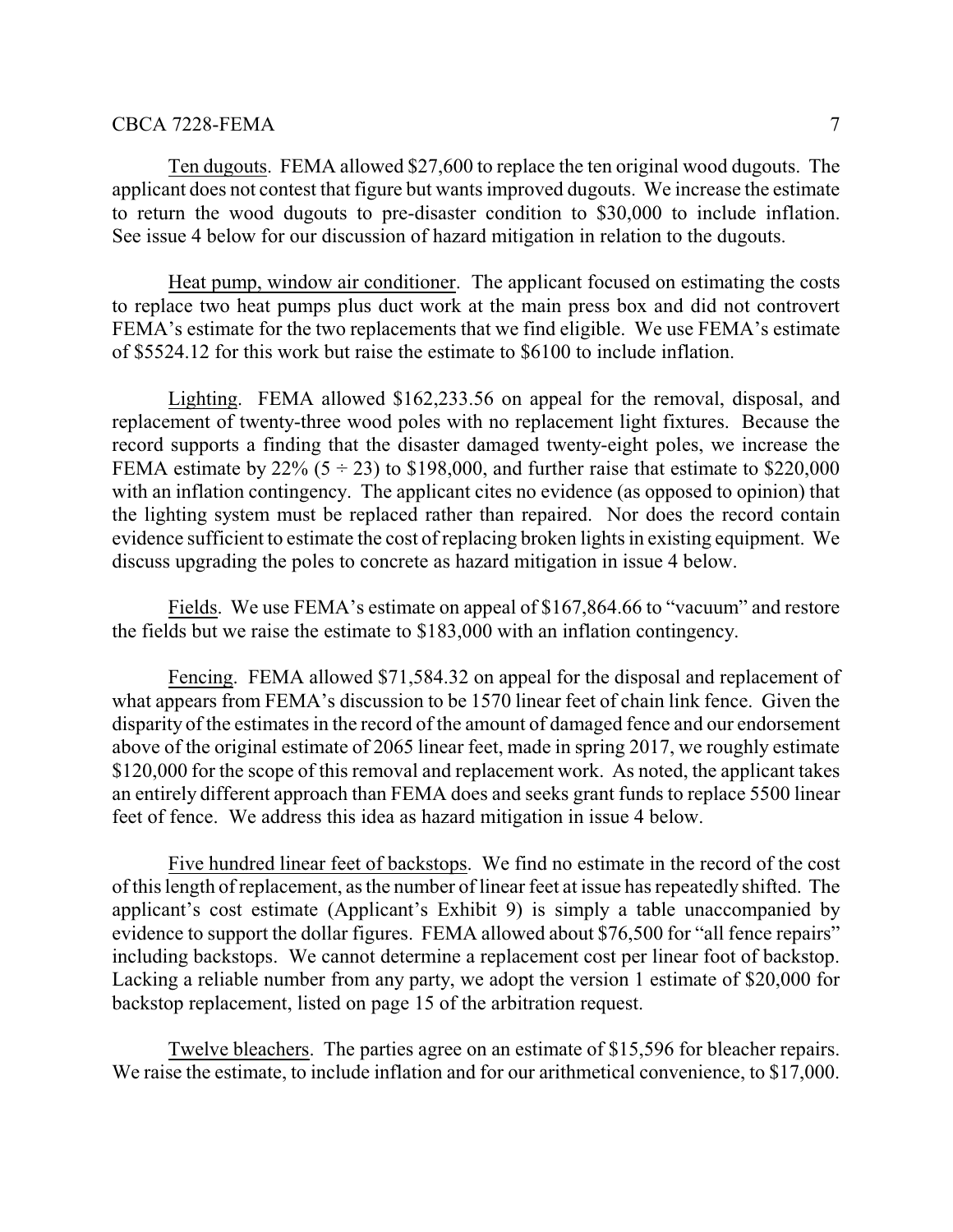Walking trail stone. FEMA estimated \$3021 for 106 tons of replacement stone, which we will call \$3300. The record does not demonstrate that damage caused by the disaster necessitated any regrading or other work on the trail.

Bridge handrail. FEMA estimated \$4009.68 for this repair, which we raise to \$4500.

One picnic table. We raise FEMA's estimate of \$179 to \$195.

Flagpole. Version 1 included \$9000 for flagpole repairs. We make a contingent grant decision here based on the testimony and common sense. The applicant may try to replace the flagpole without replacing the concrete base for an estimated cost of \$5500. If, upon attempting the repair, the applicant provides FEMA evidence that the work reasonably necessitates replacing the base, the estimated cost of replacing the base is \$4000 (limited in each case as always to actual costs reasonably incurred).

Trash enclosure. The applicant did not itemize the trash enclosure in the request for arbitration and may have included the repair costs in the picnic table costs. No one testified about the enclosure at the hearing. FEMA estimated \$2342.31 to repair the enclosure, which we raise to \$2600 for inflation and arithmetical convenience.

# 3. *Should the estimated costs include "soft cost" factors B–H?*

This issue was not well developed. *See* Rule 609 ("[P]arties should provide the panel with everything it needs to make a decision."). The applicant undertook to bolster its prior submission to FEMA to support including cost estimation factors B-H in the grant amount but apparently addressed only about 40% of the amount at issue. Mr. Marlowe testified with persuasive specificity for FEMA that the application still includes "hidden" markups and "soft costs on soft costs." The applicant did not seem to have effective cross-examination or a clear rebuttal. Given the evidence presented, we answer the third question "no" and endorse the estimated soft costs allowed in the first appeal.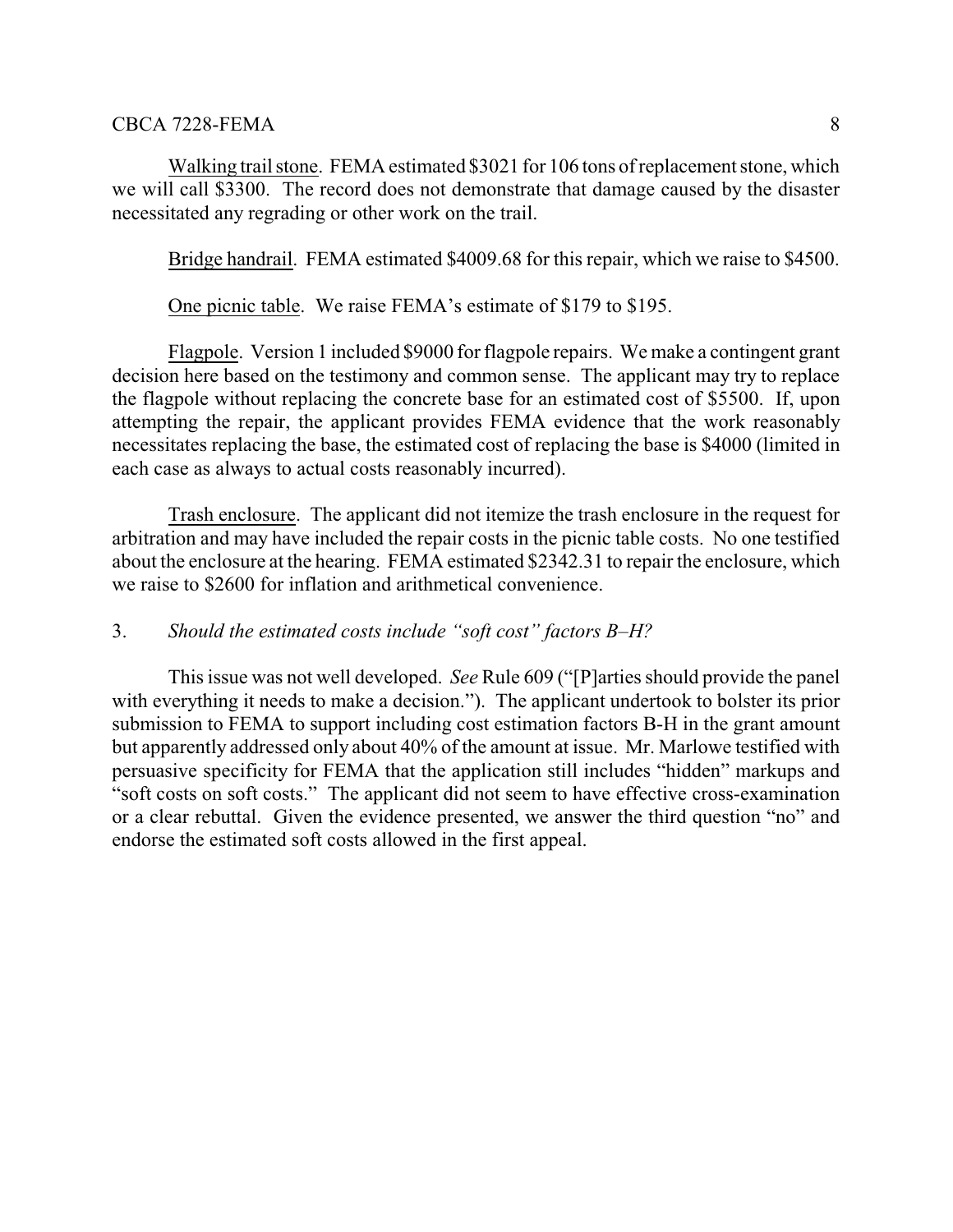### 4. *Are the applicant's hazard mitigation measures cost-effective*?

The purpose of a hazard mitigation plan is to show the cost-effectiveness of a proposed mitigation measure. Page 94 of the applicable PAPPG states that FEMA will consider a feasible hazard mitigation "measure" to be cost-effective without further analysis if "[t]he cost for the mitigation measure does not exceed 15 percent of the total eligible repair cost (prior to any insurance reductions) of the facility or facilities for which the mitigation measure applies." The applicant relies on this provision.

One of the definitions of "public facility" in the PAPPG (page 15) is "park." The term "total eligible repair cost . . . of the facility" on page 94 must, therefore, mean the cost to repair the softball complex (or park). FEMA does not argue that the improvements at issue are infeasible or would not actually mitigate hazards. We read the PAPPG to mean that we should examine each proposed "measure"—the fence posts, fence footage, light poles, foul poles, and improved dugouts—separately and deem each measure cost-effective if its estimated marginal cost does not exceed 15% of the total estimated cost of repairing the complex to its pre-disaster condition. The PAPPG does not limit the number of hazard mitigation measures that can be used in one project or the percentage of total project costs used for hazard mitigation.

The sumof the eligible repair costs we estimate above is approximately \$650,000 plus soft costs (depending in part on how one values the contingent flagpole work). We need not be more precise as we need not calculate to multiple decimal places. A hazard mitigation measure proposed for this project passes the PAPPG cost-effectiveness test invoked by the applicant if and only if the estimated cost of the measure does not exceed \$97,500 (0.15 x \$650,000) plus soft costs.

Upgrading the ten dugouts plainlypasses this test. The applicant's total estimated cost of new dugouts is \$94,000, so the marginal cost of the hazard mitigation aspect of the work must be less than that. Similarly, installing larger fence posts and new foul poles are both cost-effective measures because the marginal cost of each measure will not approach \$97,500. For the purpose of funding the grant, we adopt the applicant's estimates of the hard costs for these three measures.

By contrast, the extra cost proposed by the applicant to upgrade the light poles from wood to concrete far exceeds \$97,500 and is not cost-effective under the PAPPG test the applicant selected. We also cannot find that replacing all 5500 feet of chain link fence is cost-effective, as the estimated marginal cost of fencing exceeding 2065 linear feet is apparently more than the \$120,000 that we estimated to replace 2065 feet (which is less than half of 5500 feet) and is, therefore, far in excess of \$97,500. The grant amount shall not